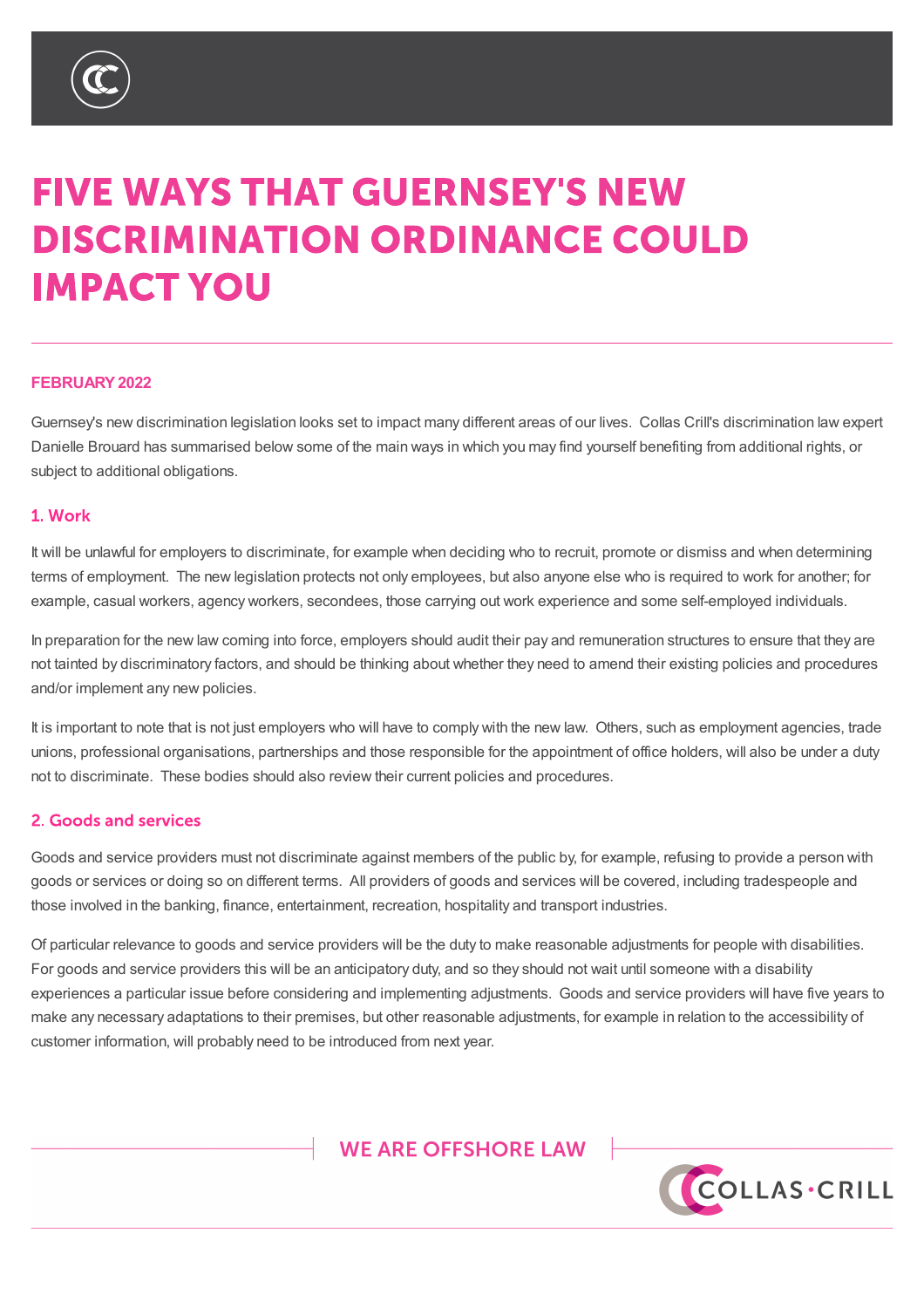

#### **3. Education**

Education providers must not discriminate against students, for example in relation to admissions, in the delivery of education or in the development of syllabuses. Education providers will include the States of Guernsey Education Services, educational institutions themselves and any organisation which develops training courses used by education providers. Note that this area of the law is not expected to come into force until a later date, as yet undetermined.

In the meantime, education providers should start considering whether any of their admission criteria or other policies and procedures could be deemed discriminatory and, if so, whether there are any defences or exceptions open to them under the draft legislation.

#### 4. Property

Those who sell, rent or lease commercial property, residential property or land to others must not discriminate in the decisions they make about who the property is provided to and/or the terms upon which it is provided, and must also not discriminate against existing tenants.

Rental terms should be reviewed to check whether they could disadvantage protected groups and, if so, whether changes are necessary. For example, if a landlord has a 'no pets' policy, they might need to make an exception for a visually impaired tenant who requires an assistance dog. Any clauses prohibiting the tenant from making physical changes to the property may also need to be modified, as disabled tenants will have the right to make certain changes to the property at their own expense.

#### 5. Clubs and associations

Clubs and associations with 25 or more members must not discriminate in relation to admissions, or in relation to the treatment of members. This applies whether or not the club or association is run for profit, and would include organisations for people who share particular interests, sports clubs, children's clubs and political associations, amongst others.

Clubs and associations should review their membership rules and other policies and procedures to ensure that they are not discriminating against protected groups, either directly or indirectly.

## Key points to note when considering the scope of the new legislation:

customer information, will probably need to be introduced from next year.

- The first phase of the legislation, which is due to come into force next year, will cover discrimination on grounds of race, disability, carer status, sexual orientation and religious belief.
- Sex discrimination has been prohibited in the employment context since 2006 but there are plans to introduce broader legislation in relation to sex discrimination, as well as age discrimination, at a later date.
- It is important to remember that discrimination can occur even when people are treated equally, if the treatment has a particularly detrimental impact on a protected group. Conversely, treating two people differently on protected grounds will not necessarily constitute discrimination, as the law contains various exceptions.

If you would like any further advice on this topic, please contact Danielle Brouard.

# **WE ARE OFFSHORE LAW**



%9,\_&D\PDQ\_\*XHUQVH\\_-HUVH\\_/RQGRQ

TKLV QRWH LV D VXPPDU\RI WKH VXEMHFW DQG LV SURYLGHG IRU LQIRUPDWLRQ RQO\, WGRHV QRW SXUSR EH VRXJKW:KLOVWHYHU\FDUH KDVEHHQWDNHQLQSURGXFLQJWKLVQRWHQHLWKHUWKHDXWKRUQRU& PDWWHUV VHW RXW LQ LW \$OO FRS\ULJKW LQ WKLV PDWHULDO EHORQJV WR &ROODV &ULOO